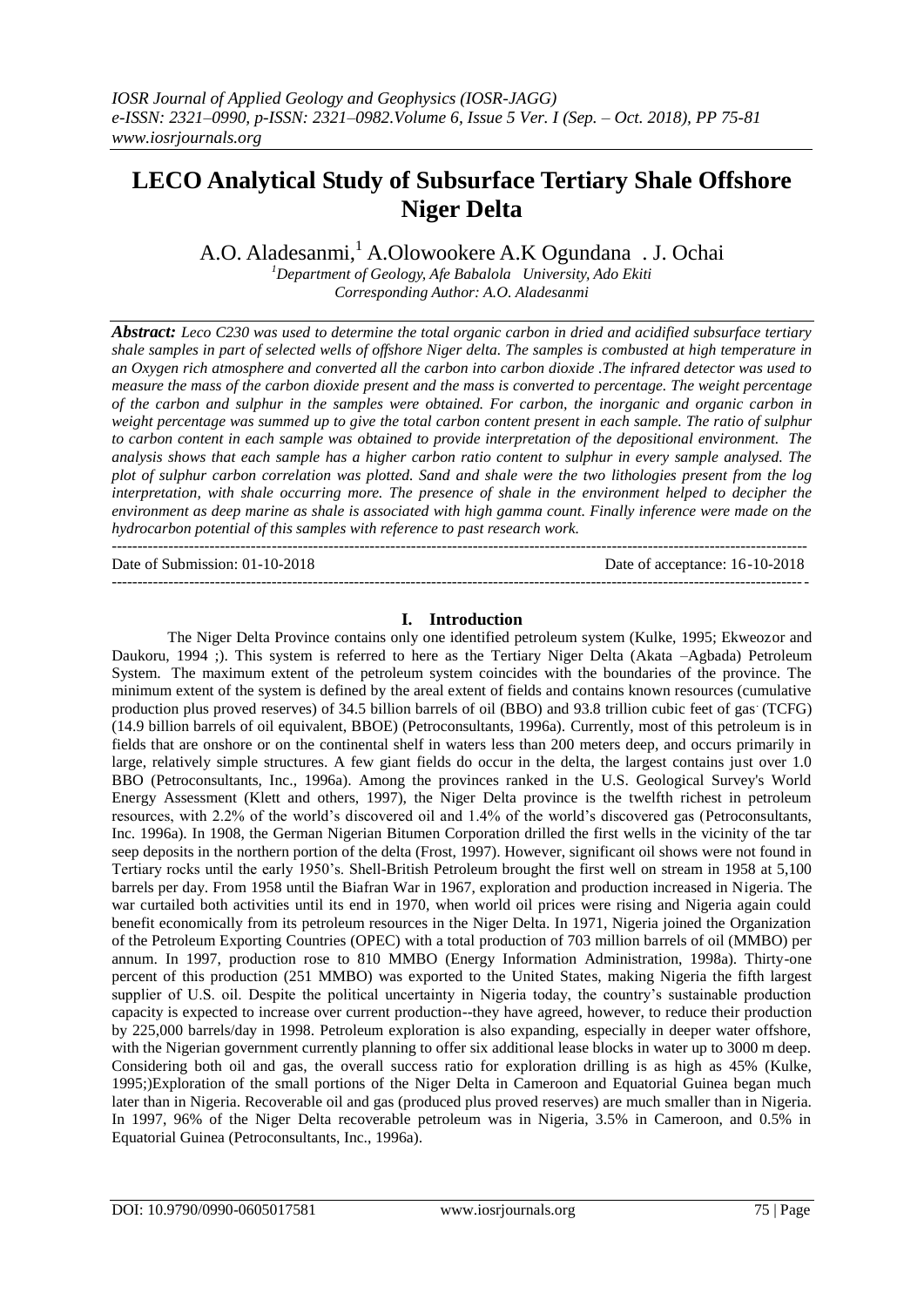#### **Location of the Area of Study**

The Niger Delta is situated on the continental margin of the Gulf of Guinea in equatorial West Africa, between latitude  $3^\circ$  and  $6^\circ$ N and longitude  $5^\circ$  and  $8^\circ$ E, and extends throughout the Niger Delta Province as defined by Klettet. al (1997). From the Eocene to the present, the delta has prograded southwestward, forming depobelts that represent the most active portion of the delta at each stage of its development (Doust and Omatsola, 1990). These depobelts form one of the largest regressive deltas in the world with an area of some 300,000 km2 (Kulke, 1995), a sediment volume of 500,000 km3 (Hospers, 1965), and a sediment thickness of over 10 km in the basin depocenter (Kaplan et. al, 1994).The well sample used for this work is located in the map on latitude  $4^{\circ}$  20' and longitude  $6^{\circ}$  02'.



**Figure 1: shows the Map of the study area created from the** *American Military Force Base Map***.**

#### **Tectonic Settings**

The tectonic framework of the continental margin along the West Coast of equatorial Africa is controlled by Cretaceous fracture zones expressed as trenches and ridges in the deep Atlantic. The fracture zone ridges subdivide the margin into individual basins, and, in Nigeria, form the boundary faults of the Cretaceous Benue-Abakaliki trough, which cuts far into the West African shield. The trough represents a failed arm of a rift triple junction associated with the opening of the South Atlantic. In this region, rifting started in the Late Jurassic and persisted into the Middle Cretaceous (Lehner and De Ruiter, 1977). In the region of the Niger Delta, rifting diminished altogether in the Late Cretaceous.

After rifting ceased, gravity tectonism became the primary deformational process. Shale mobility induced internal deformation and occurred in response to two processes (Kulke, 1995). First, shale diapirs formed from loading of poorly compacted, over-pressured, prodelta and delta-slope clays (Akata Fm.) by the higher density delta-front sands (Agbada Fm.). Second, slope instability occurred due to a lack of lateral, basinward, support for the under-compacted delta-slope clays (AkataFm). For any given depobelt, gravity tectonics were completed before deposition of the Benin Formation and are expressed in complex structures, including shale diapirs, roll-over anticlines, collapsed growth fault crests, back-to-back features, and steeply dipping, closely spaced flank faults (Evamy et. al, 1978; Xiao and Suppe, 1992). These faults mostly offset different parts of the Agbada Formation and flatten into detachment planes near the top of the Akata Formation.

#### **Lithology And Stratigraphy**

The Cretaceous section has not been penetrated beneath the Niger Delta Basin, the youngest and southernmost sub-basin in the Benue-Abakaliki trough (Reijers et. al, 1997). Lithologies of Cretaceous rocks deposited in what is now the Niger Delta basin can only be extrapolated from the exposed Cretaceous section in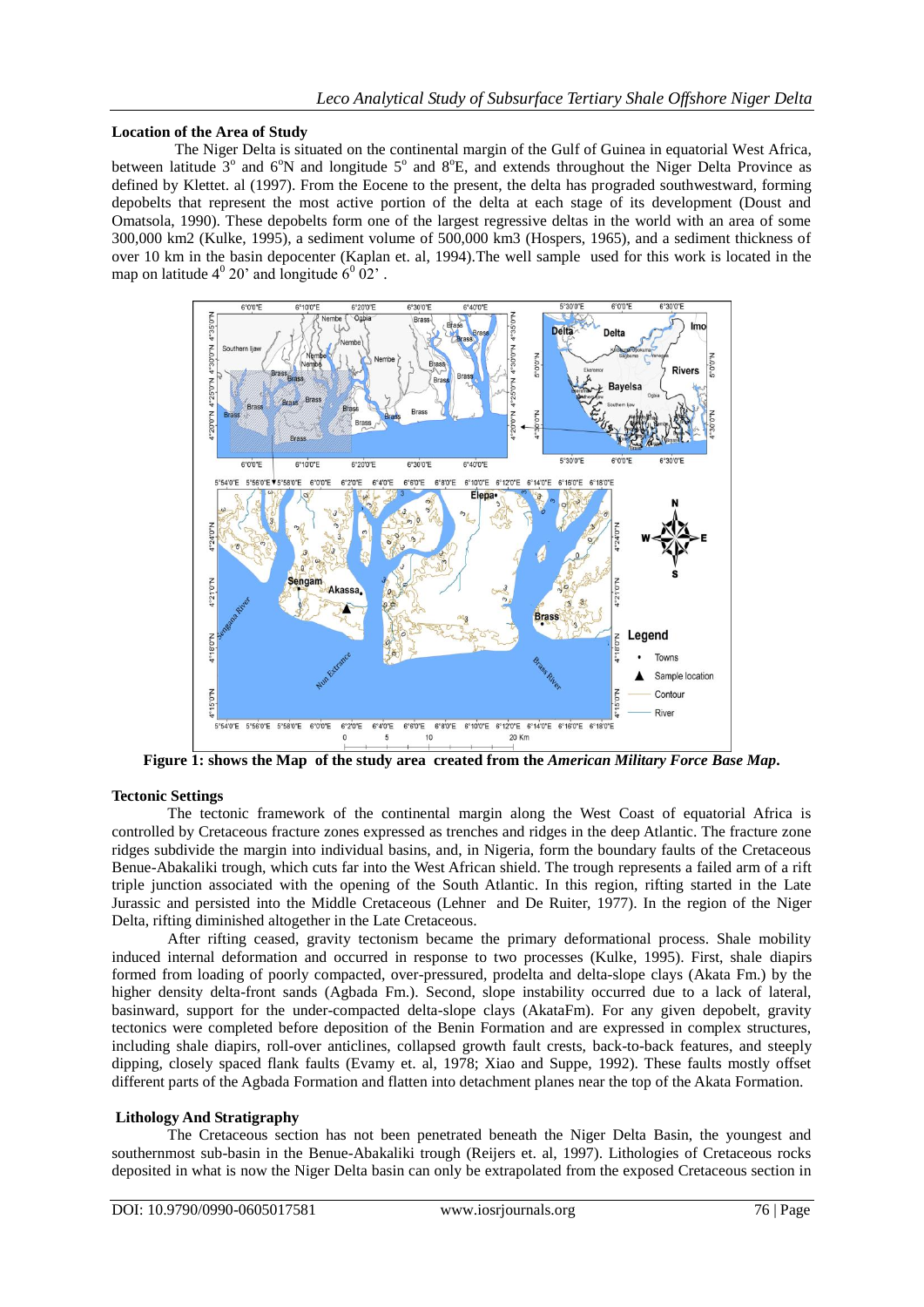the next basin to the northeast--the Anambra basin. From the Campanian through the Paleocene, the shoreline was concave into the Anambra basin (Hospers, 1965), resulting in convergent longshore drift cells that produced tide-dominated deltaic sedimentation during transgressions and river-dominated sedimentation during regressions (Reijers et. al, 1997). Shallow marine clastics were deposited farther offshore and, in the Anambra basin, are represented by the Albian-CenomanianAsu River shale, enomanian-SantonianEze-Uku and Awgushales, and Campanian/MaastrichtianNkporo shale, among others (Nwachukwu, 1972; Reijers et. al, 1997). The distribution of Late Cretaceous shale beneath the Niger Delta is unknown. In the Paleocene, a major transgression (referred to as the Sokoto transgression by Reijers and others, 1997) began with the Imo shale being deposited in the Anambra Basin to the northeast and the Akata shale in the Niger Delta Basin area to the southwest. In the Eocene, the coastline shape became convexly curvilinear, the longshore drift cells switched to divergent, and sedimentation changed to being wave-dominated (Reijers et. al, 1997). At this time, deposition of paralic sediments began in the Niger Delta Basin proper and, as the sediments prograded south, the coastline became progressively more convex seaward. Today, delta sedimentation is still wave-dominated and longshore drift cells divergent (Burke, 1972). The Tertiary section of the Niger Delta is divided into three formations, representing prograding depositional facies that are distinguished mostly on the basis of sand-shale ratios. The type sections of these formations are described in Short and Stäuble (1967) and summarized in a variety of papers (e.g. Avbobvo, 1978; Doust and Omatola, 1990; Kulke, 1995). The Akata Formation at the base of the delta is of marine origin and is composed of thick shale sequences (potential source rock), turbidite sand (potential reservoirs in deep water), and minor amounts of clay and silt. Beginning in the Paleocene and through the Recent, the Akata Formation formed during lowstands when terrestrial organic matter and clays were transported to deep water areas characterized by low energy conditions and oxygen deficiency (Stacher, 1995). Little of the formation has been drilled; therefore, only a structural map of the top of the formation is available. It is estimated that the formation is up to 7,000 meters thick (Doust and Omatsola, 1990). The formation underlies the entire delta, and is typically overpressured. Turbidity currents likely deposited deep sea fan sands within the upper Akata Formation during development of the delta (Burke, 1972). Deposition of the overlying Agbada Formation, the major petroleum-bearing unit, began in the Eocene and continues into the Recent. The formation consists of paralicsiliciclastics over 3700 meters thick and represents the actual deltaic portion of the sequence. The clastics accumulated in delta-front, delta-topset, and fluvio-deltaic environments. In the lower Agbada Formation, shale and sandstone beds were deposited in equal proportions, however, the upper portion is mostly sand with only minor shale interbeds. The Agbada Formation is overlain by the third formation, the Benin Formation, a continental latest Eocene to Recent deposit of alluvial and upper coastal plain sands that are up to 2000 m thick (Avbovbo, 1978)



**Figure 2:** *(Stratigraphy representation of Niger delta)*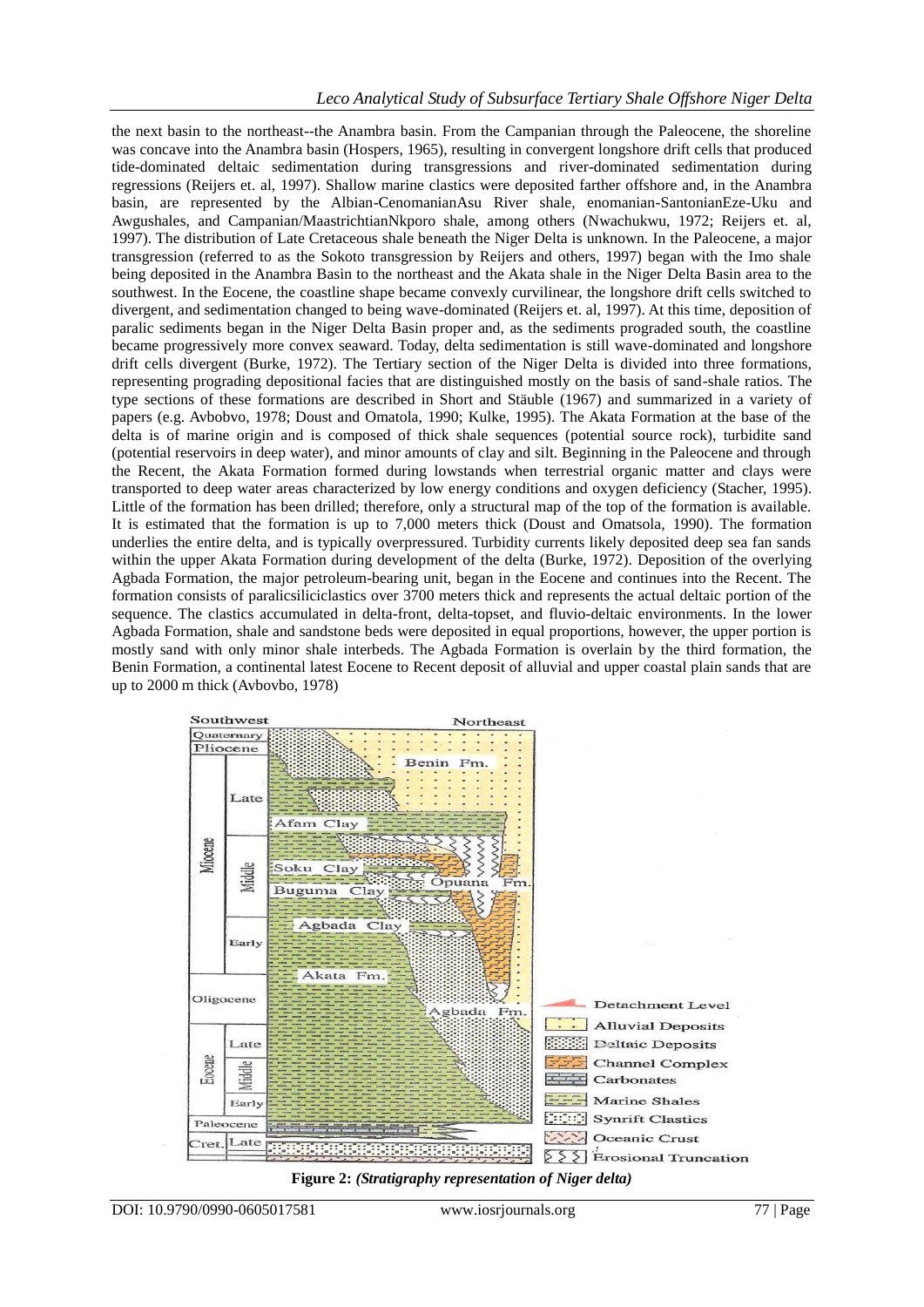## **II. Material And Method**

### **Data Availability**

The data acquisition for this research comprises conventional well log and Base map of the Area. This were collected and validated from relevant authorities. Base Map contains reference information of how to locate and assess the study area. It has a scale, geographic co-ordinate, which helps us to locate the two major wells involved in the course of this research, the co-ordinates of this subsurface wells are N  $4^{\circ}$  20'and E 6° 8'.Well log data suite comprises of data sheet available for the evaluation of the wells.

From these data, good estimates may be made of probable hydrocarbon bearing zones or suspected hydrocarbon reservoirs. They are Lithology log, Resistivity log and Porosity log.

### **Sample Collection and Laboratory Analysis**

The Ditch cuttings samples were collected at two major oil wells in the areas from Adaxx Petroleum Nigeria Limited. At each point of collection, co-ordinates were taken and the samples were packed in polythene bags and labelled. The samples were kept in sample bags to minimize contamination and labelled to avoid mix up of samples. The laboratory analyses carried out are of Three aspects namely: Pulverization of samples (per 100g), Carbon and Sulphur by LECO and Organic/Inorganic Carbon.



**Figure3:LECO CS230 Analyzer for Total Organic Carbon**

## **Procedure and Experiment**

To run LECO analysis the Carbon detected must be in form of combustion and infrared detection. All glassware and ceramic ware used in sample processing are combusted at 400°C for at least 4 hours. Rock samples ( ditch cuttings) are obtained within a range of 20-25 or 30 grams and remain frozen at  $-20^{\circ}$ C until processing.The samples are crushed into fine powder in a tempered chrome steel, mortal grinder machine for ten seconds.The sample powder is carefully removed with the aid of a brush, brushing them out into sample containers already labelled. Homogenize the sampler (i.e mixing it) if the grain has not yet been crushed properly into powder forms. An aliquot of dried, homogenized sample is placed in an aluminum-weighing pan and dried at 105°C. Thereafter the sample powder can be split mechanically using granuolometry analysis to ensure that the grain size is  $< 63 \mu m$  or 250 mesh. Finally, 2grams of the powdered sample is collected for  $3 \times 10$ second grinding to prepare for infared spectrophotometry analysis and packed aside. The spectrometer subjects the samples to  $3\times10$  for each grinding to look at the clay mineralogy. The other remaining powder sample is grinded 2×10 second and stored in a glass bottle for other geochemical analysis. The LECO CS230 Carbon Analyzer is calibrated prior to the analysis of samples. Different amounts of high purity calcium carbonate standard (99.95% purity, carbon content of 12.0%) are used to calibrate the instrument. The approximate amounts of calcium carbonate used for the six-point calibration are; 0.01 g, 0.05 g, 0.10 g, 0.25 g and 0.50 g. An empty carbon-free combustion boat is analyzed as a blank for the calibration curve. The calibration curve provides an analysis range of approximately 0.0 to 0.06 g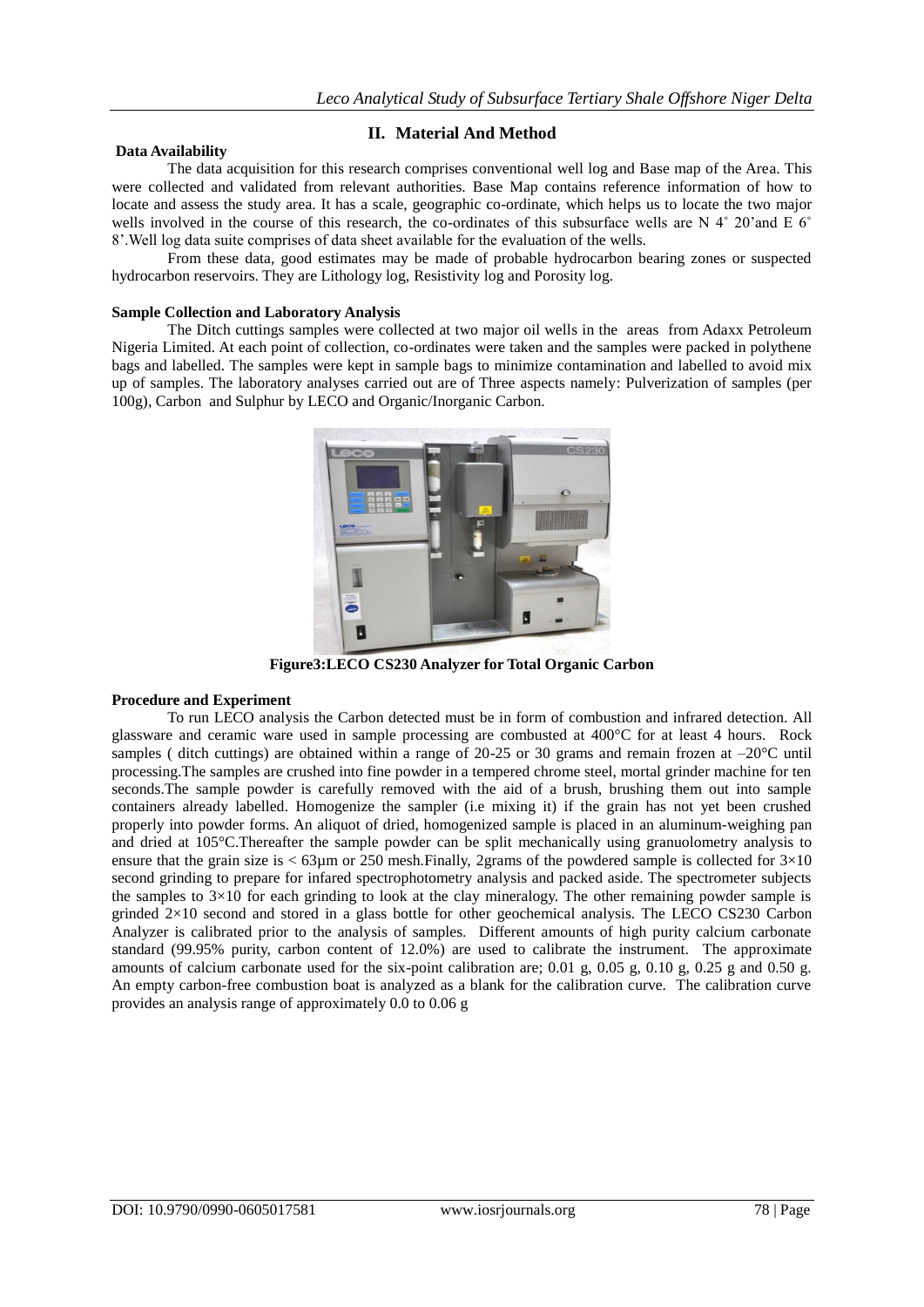

**Figure 4:Flow diagram showing Carbon/Sulfur Analysis process from LECO Corporation**

## **Experimental Results and Discussion**

The Parameters determined using LECO CS230 analyzer are; Total Carbon (TC%) Total Sulphur (TS %Total), Inorganic Carbon content (IC %) and Total Organic Carbon (TOC%)

| Sample depth $(m)$ | Parameter (value in %) |          |            |      |
|--------------------|------------------------|----------|------------|------|
|                    | S(Total)               | C(Total) | <b>TOC</b> | IC   |
| 10720-10750m       | 1.63                   | 5.39     | 2.53       | 2.86 |
| 11210-11240m       | 2.27                   | 7.83     | 3.01       | 4.82 |
| 11660-11690m       | 3.5                    | 4.88     | 3.15       | 1.73 |
| 13260-13280m       | 2.49                   | 6.01     | 1.63       | 4.38 |
| 13598-B            | 2.73                   | 6.23     | 2.37       | 3.86 |

*Table 1: Summary of Leco analyser results obtained from different samples*

## **Organic Richness (TOC)**

The result of the five shale samples shows an appreciable amount of carbon richness. The organic richness represented by the total organic carbon (TOC) ranges from 1.63 to 3.15 wt %). The studied sample falls under the range of 'good to very good' in its organic richness (from the standard range determination for organic richness). The average mean of the total carbon content is 6.07wt%. The percentage weight of the Organic carbon content increases with an increase in depth from sample 1 to 3 until an abrupt change in sample 4 where it reduces in percentage and then peaks up again in sample 5.The Organic richness are controlled by concentration and nature of oxidizing agents,type of organic matter deposited and the sediment-accumulation rate (Rondeel 2002). The table below shows a range of values used in the determination of organic richness level present in each sample.

| Organic Richness | TOC Value(%Weight) |  |
|------------------|--------------------|--|
| Poor             | $0 - 0.5$          |  |
| Moderate         | $0.5 - 1.0$        |  |
| Good             | $1.0 - 2.0$        |  |
| Very Good        | $2.0 - 5.0$        |  |
| Excellent        |                    |  |

*Table 2: showing Standard range values of the Organic richness*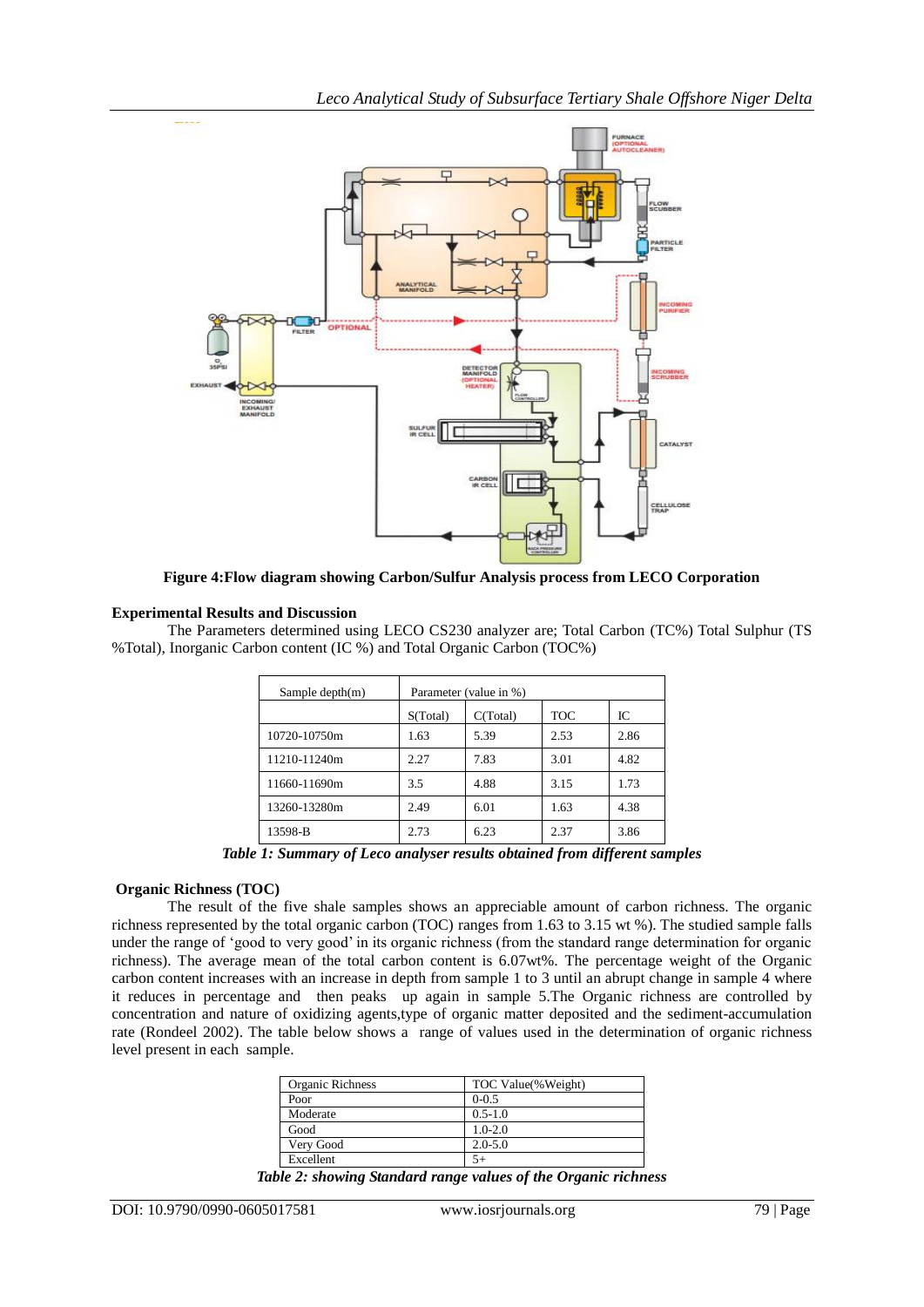### **Sulphur isotopic composition (S total)**

Sulphur isotopic composition of the sample range from 1.63wt% in sample 1 to 3.5wt% in sample 3. The average mean of the sulphur contents of the well is 2.5wt%.Also as explained for carbon compositions of each samples, the sulphur content increases from sample 1 to sample 3 and then reduces in sample 4 and finally increases again in the last sample but the change in the composition of sulphur was not at equilibrium with a change in the carbon content as seen that they both occurred at different depths and of course analysed for different samples. High sulphur percentage could be associated with marine deposition, because fresh waters are usually low in sulphate and sulphur is derived mainly from sulphate that was reduced by anaerobic bacteria in the absence of Iron (Fe  $+2$ ) ions.

## **Sulphur Carbon Ratio (S:C)**

The ratio of sulphur to carbon can be obtained for each of the samples analysed. A graph showing the total sulphur content to the total carbon content present in each sample plotted showed the relationship between the two elemental compositions present in the individual samples. The ratios of sulphur to carbon in each of the samples are shown in the table below.

| S/N | Sample Depth(ft) | S: C  |
|-----|------------------|-------|
|     | 10720-10750      | 02:05 |
|     | 11210-11240      | 01:04 |
|     | 11660-11690      | 01:03 |
|     | 13260-13280      | 03:05 |
|     | 13598-?          | 01:03 |

*Table 3:Showing Sulphur and Carbon Ratio with increase depth*

It is seen from the table above that in every sample an increase in the isotopic composition of sulphur present in the sample, there is about thrice an increase in the isotopic composition of carbon. This could suggest that the environment where these samples were obtained is rich with higher percentages of carbon compared to the sulphur content present.There was a changed in the trend at the 13260ft in sample 4 where the percentage weight of the sulphur shoot up,this could be associated with the reduction process of sulphate by anaerobic bacteria in the absence of Iron (ll) ions in the deep marine environment. Thus if this sample were to be tested for their hydrocarbon potentials, it could be possible that they could contain hydrocarbon due to its organic carbon richness. This also satisfies past research works which claim the presence of very little sulphur content in Nigeria's oil but higher content in the organic carbon richness (Niger delta has organic richness between 3-7 which means it is very rich in its organic content and would be classified in the range of good to very good using the standard organic richness scale).



**Figure 5: Graph Plot For Sulphur Carbon Ratio with increase depth**

## **III. Conclusion and Recommendation**

The geochemical studies of the Total carbon (organic and inorganic) indicate deposition of these shales under a Marine environment with some terrestrial input. The studied shale's have good to very good organic richness most likely type III/II kerogen (common with Niger delta). They indicate the capability to produce gas and fair oil source. The TOC content of the shale averages between 3.15 to 1.63 wt% and suggest possible oil even with its relatively low concentration of sulphur. Taken together with the result from other studies, it was